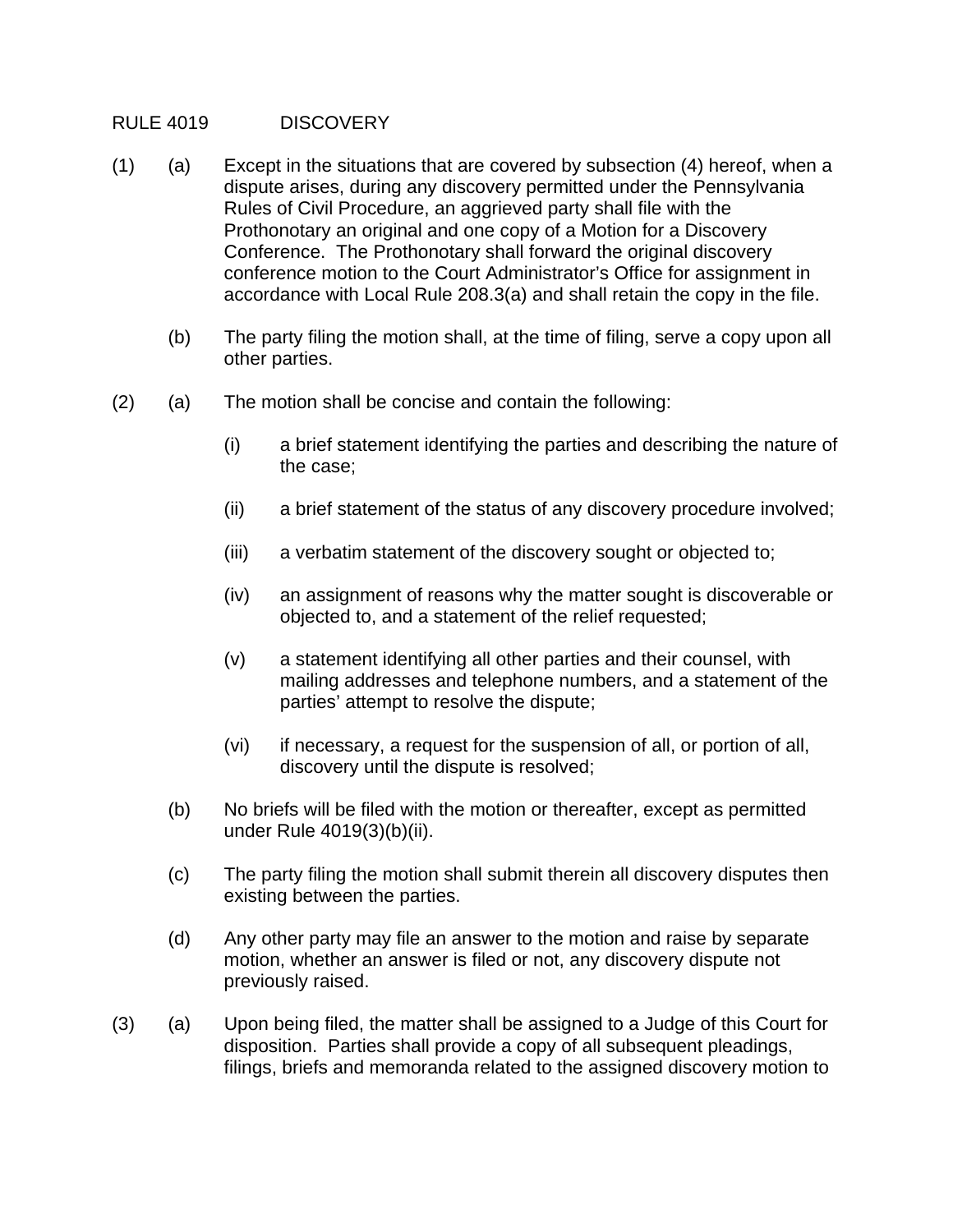the assigned judge simultaneously with the filing thereof with the Prothonotary.

- (b) The Judge to whom the motion is assigned may:
	- (i) schedule a discovery conference;
	- (ii) require the filing of briefs;
	- (iii) require oral argument;
	- (iv) dismiss the matter if the moving party fails to comply with this rule.
- (c) The Judge assigned to conduct the discovery conference shall enter an appropriate order disposing of the issues raised in the motion.
- (d) Any order issued pursuant to this Rule shall be entered of record.
- (4) Procedure for failure to provide discovery permitted by statute, rule of practice, rule of procedure, or order of court.
	- (a) WRITTEN DISCOVERY
		- (1) If a party fails to timely respond to interrogatories or a request for production of documents, and no extension of time has been granted, no motion for a protective order has been granted, or no objection to the written discovery request has been lodged, the party seeking the discovery shall proceed under **ONE** of the following options:
			- (a) DISCOVERY CONFERENCE the aggrieved party may promptly file a Motion for a Discovery Conference in accordance with Local Rule 4019(1), provided that no written Notice of Intention to Seek Sanctions has been sent pursuant to Local Rule 4019(4)(a)(1)(b) as set forth hereafter.
			- (b) MOTION FOR SANCTIONS
				- (i) A written Notice of Intention to Seek Sanctions, specifically (a) referencing this rule, (b) listing the sanctions sought, and (c) where applicable, noting that the Sanctions Hearing Order will require the presence of both the defaulting party(ies) and their counsel at said hearing, unless counsel for the defaulting party(ies) accepts full responsibility for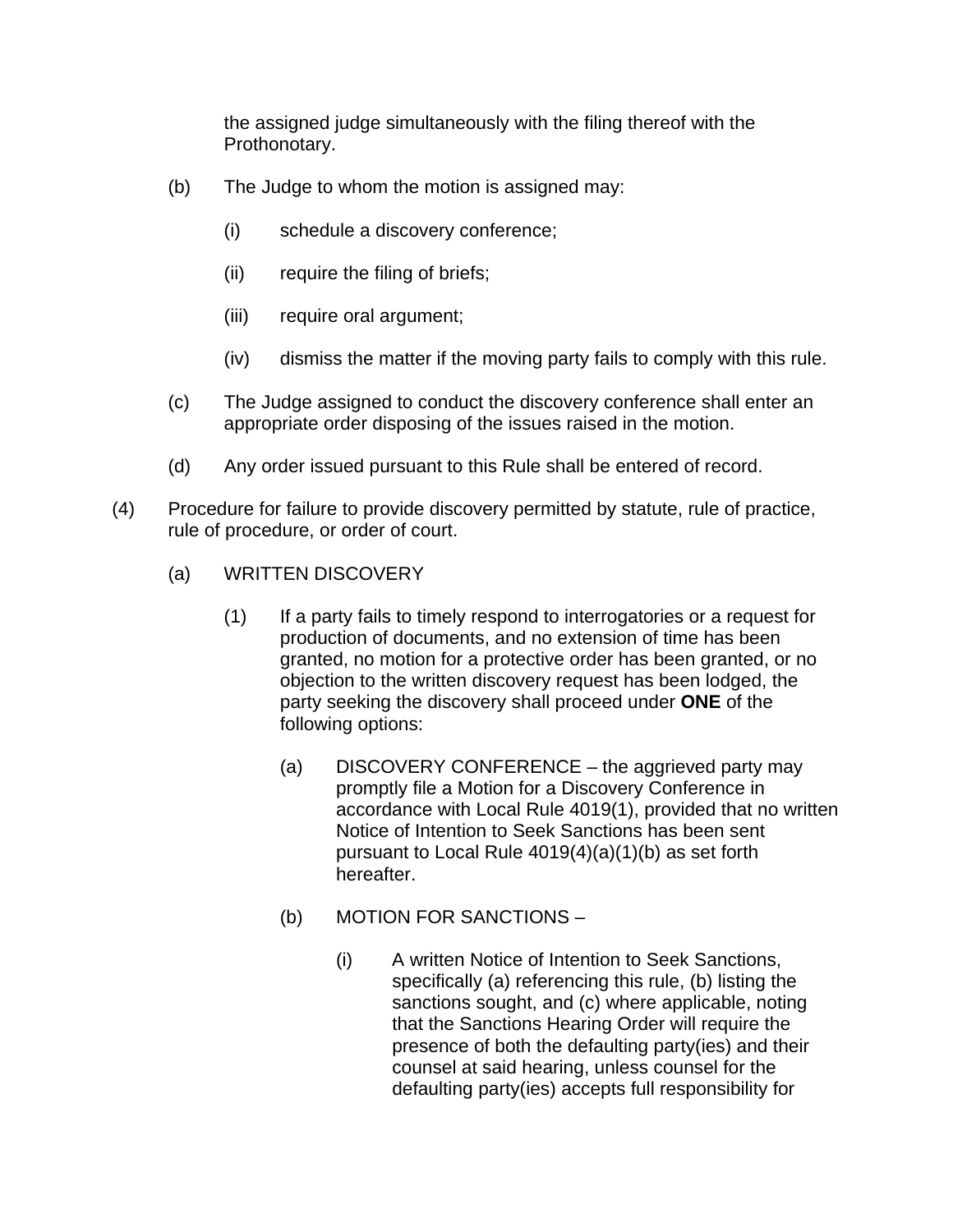the default, in writing, filed within five calendar days of receipt of the motion, shall be sent to counsel for the defaulting party(ies), if represented, otherwise to the defaulting party(ies), by certified mail, return receipt requested, at least thirty days before filing a Motion for Sanctions.

- (ii) If a full and complete discovery response authorized by the Pennsylvania Rules of Civil Procedure is received within said thirty-day notice period, no Motion for Sanctions shall be filed. However, a Discovery Conference can thereafter be sought for any appropriate relief upon motion of any party.
- (iii) A Motion for Sanctions shall state the discovery requests alleged to be in default, and the requested appropriate sanctions pursuant to Pa.R.Civ.P. 4019. A written certificate of service of the written Notice of Intention to Seek Sanctions and a copy of the notice shall be attached. If attorneys' fees and expenses are sought, reasonable documentation of time devoted and expenses incurred must be attached to the Motion. Failure to attach such reasonable documentation shall preclude consideration of that form of relief. A concise Answer to the Motion is permitted if filed within ten days of service of a copy of the Motion for Sanctions. Parties shall provide a copy of all subsequent pleadings, filings, briefs and memoranda related to the motion for sanctions to the assigned judge simultaneously with the filing thereof with the Prothonotary.
- (iv) The Civil Calendar Judge shall conduct a hearing on the Motion, even if the default that prompted the Motion has been corrected before the hearing date.
- $(v)$  Nothing in this section shall prohibit a party(ies), who is having difficulty in complying with a discovery request, from requesting a Discovery Conference with the Court by filing a Motion for Discovery Conference before a Notice of the Intention to Seek Sanctions is sent by the requesting party(ies).
- (b) DEPOSITIONS